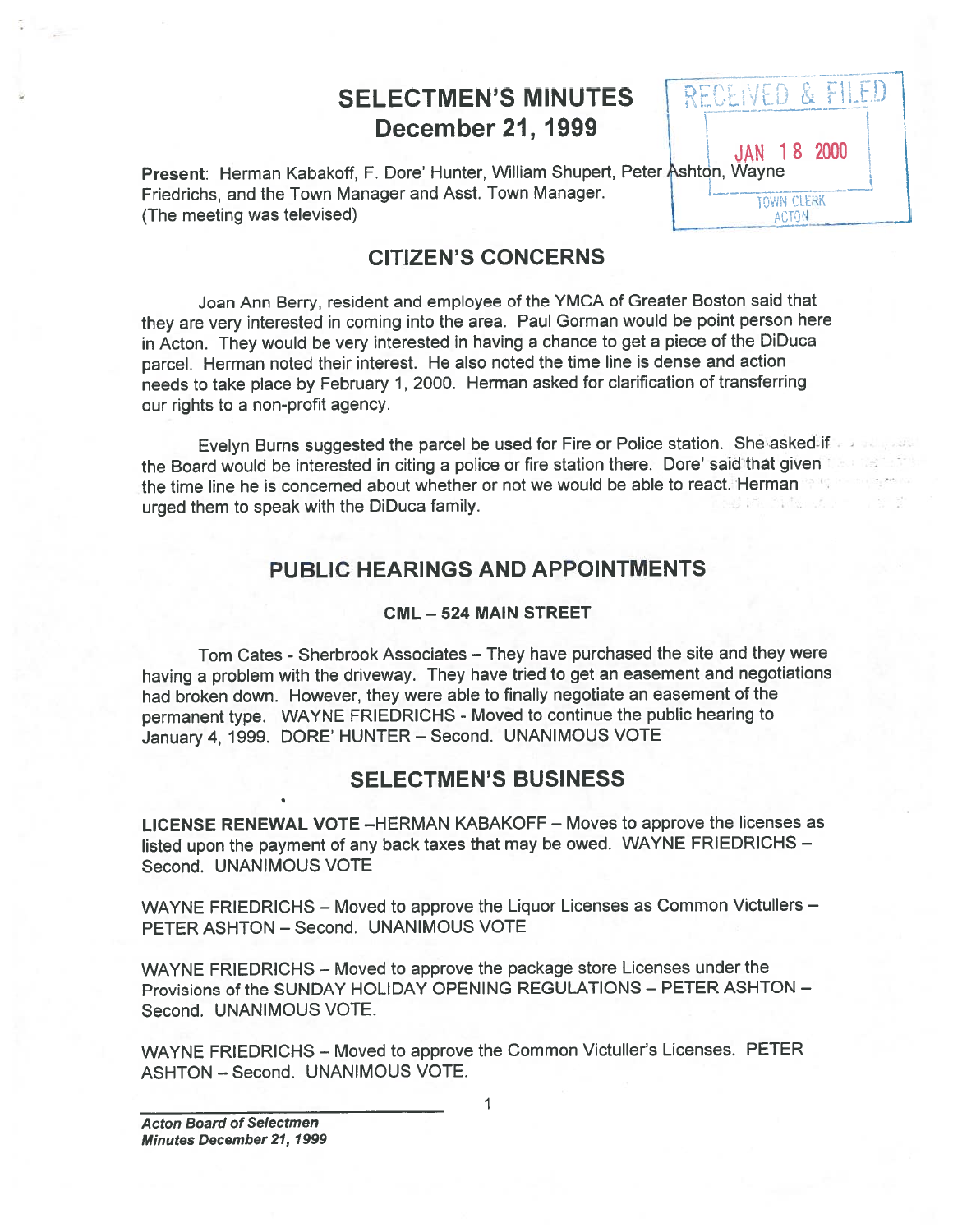WAYNE FREIDRICHS — Moved to approve the Class <sup>I</sup> and II Licenses, and the balance of the licenses as submitted by staff for renewal. HERMAN KABAKOFF — Second — UNANIMOUS VOTE

#### RE-ENGINEERING DISCUSSION

Peter said that there were three cases that we have not addressed. He wanted to get staff input prior to the January 8<sup>th</sup> meeting or tackle them on the 4<sup>th</sup>. Herman agreed they need to be addressed. He suggested an agenda item at the January 4<sup>th</sup> meeting. Staff was asked to place it on the next agenda with staff comment.

#### BOSTON GAS PETITION

Francis O'Leary asked to have permission to cut the pavemen<sup>t</sup> to install <sup>a</sup> gas line on Harris Street for 23 new homes for heat, hot water, and cooking. It was suggested that the petitioner obtain the bond as required under the Selectmen's new Policy. Boston Gas said that they are self-bonded. He noted that approva<sup>l</sup> of the permit before the Board was separate to the cutting of pavement, as they may not install for months. PETER ASHTON - Moved to approve subject to petitioner posting cash bond under the approved policy. DORE' HUNTER — Second. UNANIMOUS VOTE. Life antiques and life.

#### ACHC FILING FEE

Don noted that this is an unusual reques<sup>t</sup> and this indeed is <sup>a</sup> paymen<sup>t</sup> to <sup>a</sup> private entity. He said it is not the dollars, but the purpose that is the issue. Wayne asked about seeing <sup>a</sup> balance sheet and wanted to see if they have any asset balance to draw paymen<sup>t</sup> from. Dore'; did not think we could pay this fee. PETER ASHTON — Moved not to pay the fee. HERMAN KABAKOFF — Second. UNANIMOUS VOTE. Don was asked to spea<sup>k</sup> with Betty and to ask for <sup>a</sup> balance sheet.

#### OTHER BUSINESS

Herman noted that FY2000 tax rate of \$17.43 has been certified

Herman discussed our suppor<sup>t</sup> of the Worcester Fire Department.

Herman discussed the calendar for 2000 with regard to Board meetings.

Dore' asked about the progress being made for the sewers so that they could award the contracts. Don noted several issues have been negotiated.

Wayne noted that CAC is still on track and they discussed the <sup>p</sup>iece of roadway from the prison circle toward Route 27. Mass Highway is proposing an interchange at Wetherbee Street. Mass Highway and Central Transportation are looking at this. He asked Mass Highway to make <sup>a</sup> presentation to the Board. Dore' said we should wait until they might have something to show.

### CONSENT AGENDA

Acton Board of Selectmen Minutes December 21, 1999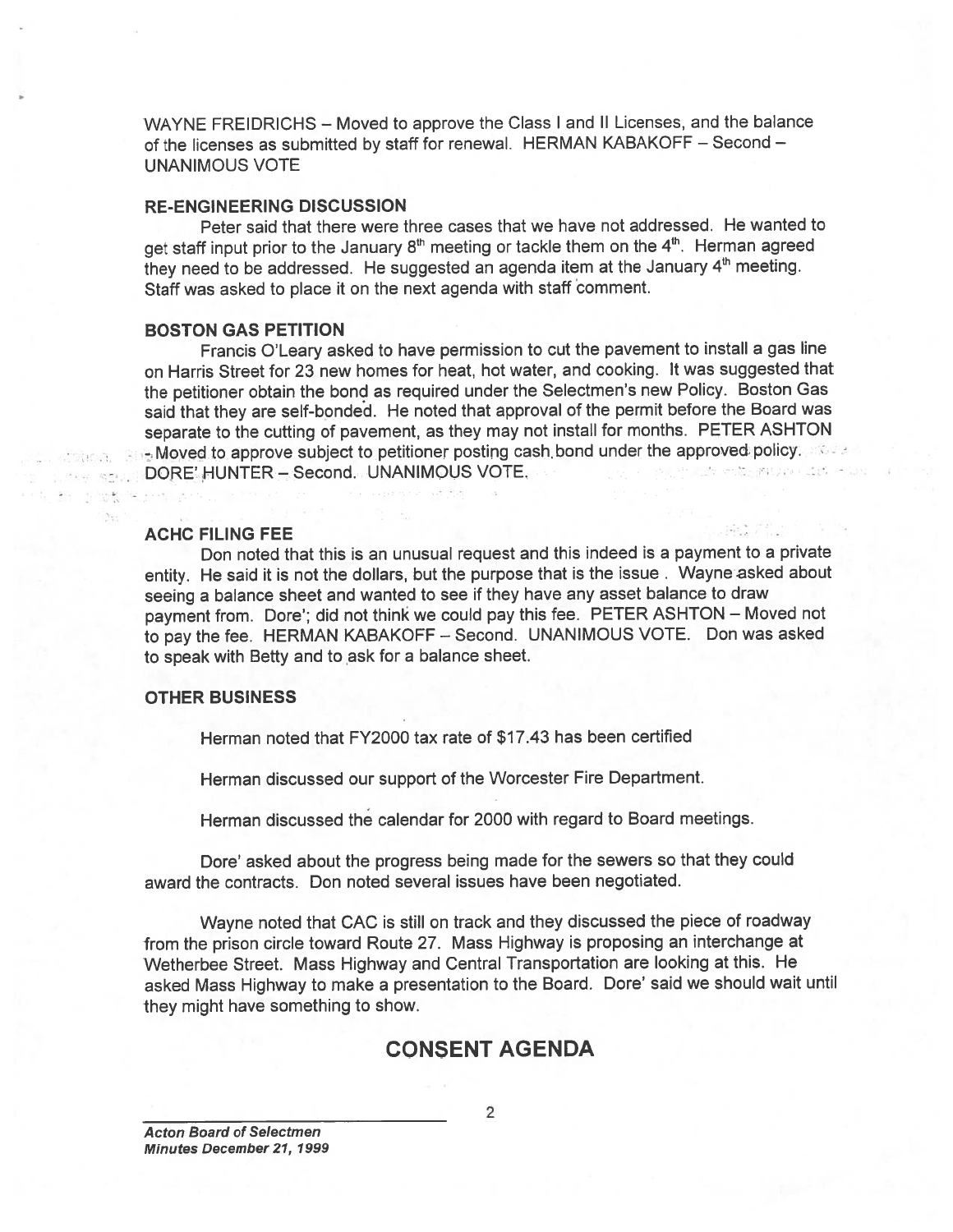DORE' HUNTER - Moved to approve - PETER ASHTON - Second - UNANIMOUS VOTE.

### TOWN MANAGER'S REPORT

Don presented his budget to the Board. Herman noted that this was <sup>a</sup> very pleasant presentation and staff should be congratulated. He said the citizens of the Town would be grateful for the minimal tax impact.

Herman updated the Board on the upcoming Jan 20 ALG meeting in Room 204.

Herman asked that an agenda item for budget discussion be added to the January  $4<sup>th</sup>$  meeting so that they can discuss concerns prior to the January  $8<sup>th</sup>$  meeting so that the meeting stay streamlined and on time.

真白 January 18<sup>th</sup> meeting.to discuss Don's review. Herman noted that data needed to be obtained before we could move forward with regard to salary. He suggested we break the discussion in two, the performance on the  $4<sup>th</sup>$  and  $18<sup>th</sup>$  for salary. Wayne did not want to do it that way. The balance of the Board agreed with Wayne.

Clerk  $/$  /

**I** Date  $\bigcup^{\mathbf{I}}$ Christine Joyce  $\frac{1}{2}$  /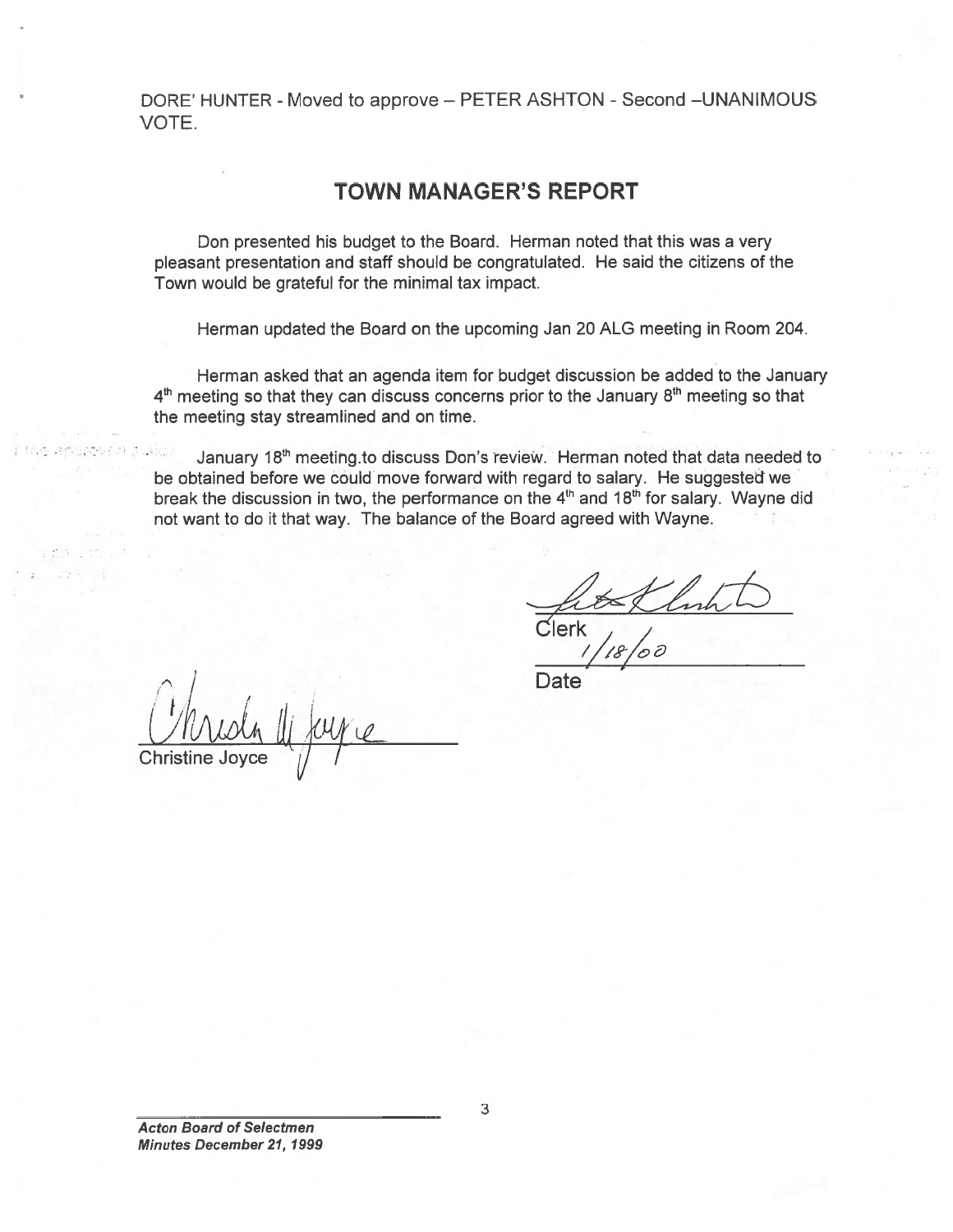December 17, 1999

**ALL IS SONG THE** 

그렇게 물을 먹는 것

TO: Board of Selectmen

FROM: Herman Kabakoff, Chairman

SUBJECT: Selectmen's Report

## AGENDA DECEMBER 21, 1999 7:30 P.M. - Room 204

### I. CITIZEN'S CONCERNS

### II. PUBLIC HEARINGS & APPOINTMENTS

1. 7:33 CML BUILDING SITE PLAN

### III. SELECTMEN'S BUSINESS

2. ANNUAL LICENSE RENEWAL — Enclosed please find <sup>a</sup> list of Licenses to be renewed for the calendar year 2000 for Board action.

3. RE-ENGINEERING — Revisit the cases of Re-engineering as requested by Selectman Ashton.

4. BOSTON GAS PETITION — Enclosed please find <sup>a</sup> Petition for service on Harris Street and Staff comment.

5. ACHC — Enclosed please find <sup>a</sup> reques<sup>t</sup> for funding from the ACHC for Board consideration.

#### 6. OTHER BUSINESS

#### IV. CONSENT AGENDA

7. ACCEPT MINUTES – Enclosed please find the Minutes of November 9, November 15 and November 23, 1999 for Board acceptance.

8. LE LYONNAIS RESTAURANT – Enclosed please find a request to remain open until 1:00 on New Year's Eve.

9. DISCLOSURE STATEMENT — Enclosed please find <sup>a</sup> disclosure statement for Lauren Rosenzweig for Board acceptance.

### V. TOWN MANAGER'S REPORT

10 ANNUAL BUDGET PRESENTATION